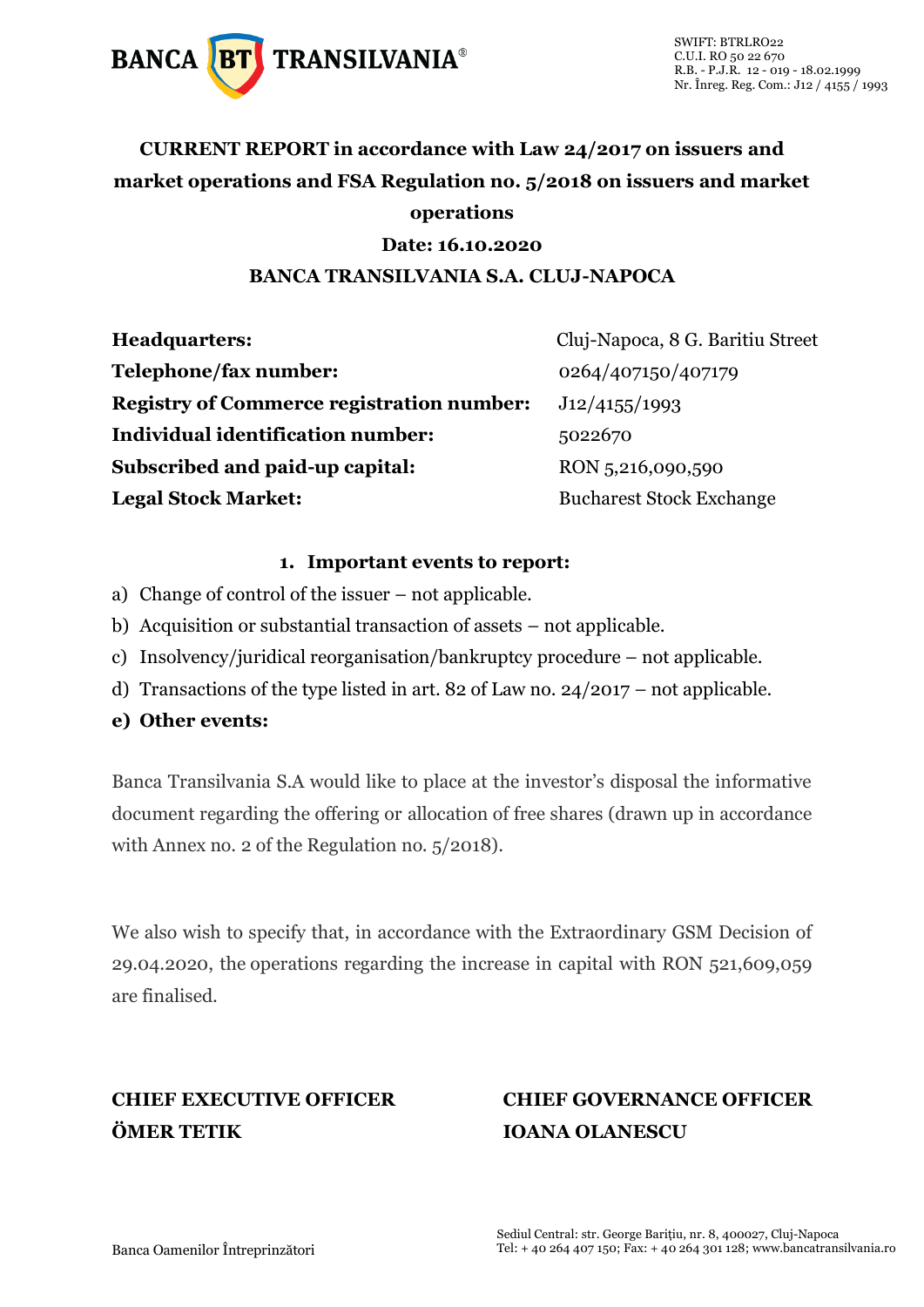

Share capital: RON 15,425,604.60 C.U.I.: RO 6838953 Nr. de ordine in Registrul Comertului: J12/3156/1994 Cont: RO48BTRL01301202925689XX Banca Transilvania Cluj Decizia CNVM: 2330/22.07.2003 Registru National Securities Commissio[n:PJR01SSIF/120022/](http://asfromania.ro/registru/detalii.php?id=11&nrcnvm=PJR01SSIF/120022&lng=1)20.04.2006

### **INFORMATION DOCUMENT FOR SHAREHOLDERS REGARDING THE GRANTING OR ALLOCATION OF FREE SHARES (PREPARED IN ACCORDANCE WITH APPENDIX NO. 2 FROM REG. FSA NO. 5/2018)**

**1.** Individuals responsible for the procedure

**1.1.** *Name and position of the individuals and/or name and registered office of the companies responsible for the information included in the information document.*

**BANCA TRANSILVANIA S.A., having its registered office in Cluj-Napoca, no. 8, G. Bariţiu Street, registered at the Cluj Trade Registry Office with the number J12/4155/16.12.1993, Tax Identification Number 5022670, duly represented by Omer Tetik – Chief Executive Officer and Ioana Olanescu – Chief Governance Officer**

**BT CAPITAL PARTNERS S.A. having its registered office in Cluj-Napoca, str. Constantin Brâncuşi, no. 74-76, parter, registered with the Cluj Trade Register Office under number J12/3156/04.11.1994, tax identification number 6838953, duly represented by Daniela Secara –Chief Executive Officer and Mirela Buduroiu - Deputy Chief Executive Officer**

*1.2. Statements made by the individuals mentioned under 1.1, by which they declare that, to their knowledge, the information in the presentation document is true to reality.* 

**Upon verification of this prospectus, BANCA TRANSILVANIA S.A., represented by Omer Tetik - CEO and Ioana Olanescu - Chief Governance Officer, assumes the responsibility for its content and hereby confirms that all the information provided is real and without omissions or false statements which might significantly affect the content of the document.**

**BT CAPITAL PARTNERS S.A., represented by Daniela Secara - CEO and Mirela Buduroiu-Deputy CEO, declares that, to its knowledge, the information provided in the document is real and without omissions, which might significantly affect the content of the document.**

**2.** General information about the issuer

2.1.Name, registered office, tax identification number and company registration number with the Trade Register Office**.**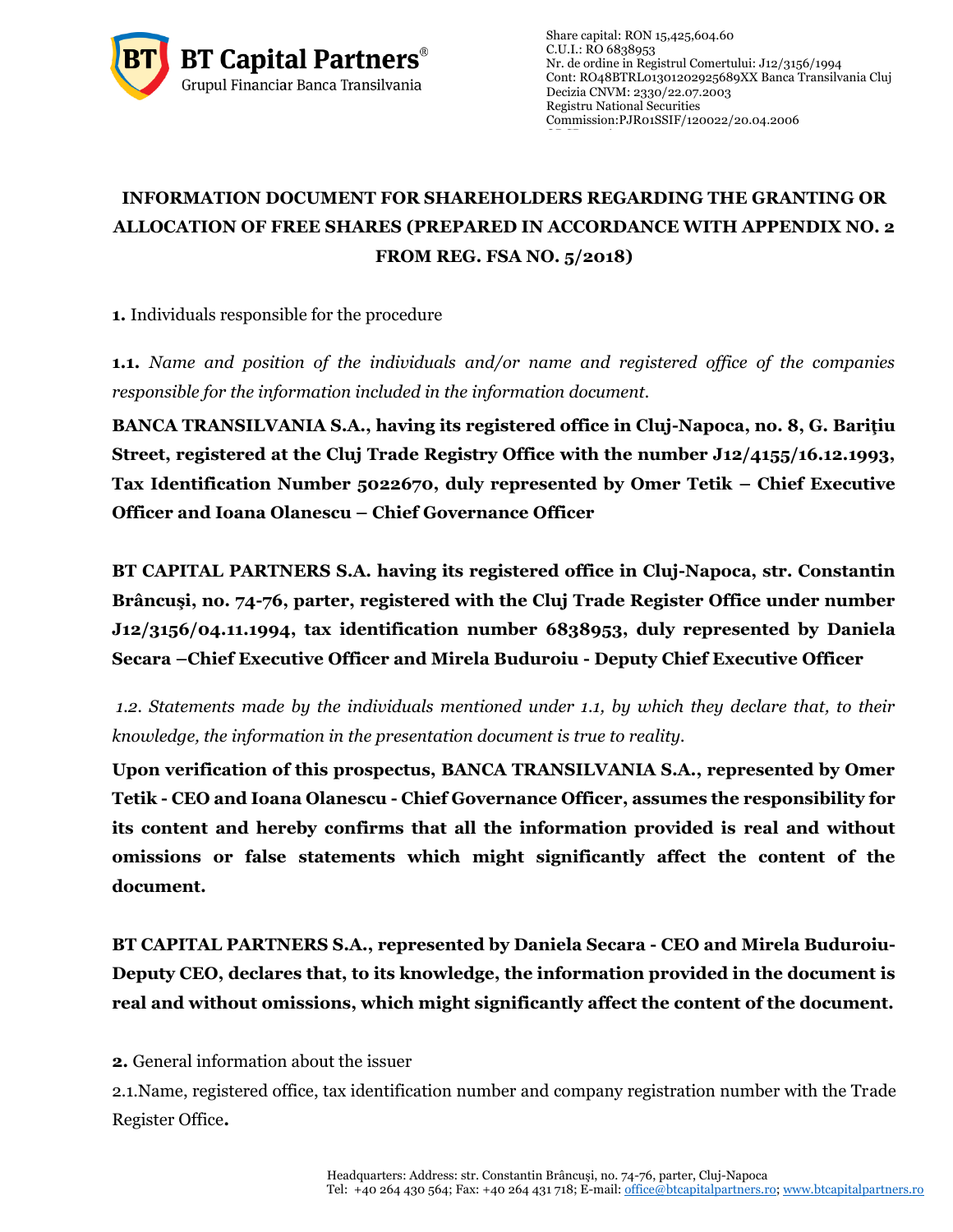

| Name of the issuer:       | <b>Banca Transilvania S.A;.</b>                                  |  |
|---------------------------|------------------------------------------------------------------|--|
| <b>Registered office:</b> | <b>Str. George Baritiu Nr. 8</b>                                 |  |
|                           | Cluj-Napoca, Romania;                                            |  |
| Company registration:     | registered with the Trade Register Office attached to Cluj       |  |
|                           | Tribunal under number $J12/4155/16.12.1993$ , tax identification |  |
|                           | number 5022670.                                                  |  |

**2.2.** Share capital:

|           | • Value of the subscribed, paid-up capital: | RON 5,216,090,590    |
|-----------|---------------------------------------------|----------------------|
| $\bullet$ | Number of shares issued                     | 5,216,090,590 shares |
| $\bullet$ | Nominal value of a share                    | RON <sub>1</sub>     |

### **3. Information concerning the free shares granted to the company's shareholders**

**3.1.** Decisions regarding the increase in the share capital which imply the offer of free shares to the existing shareholders.

**The Extraordinary General Meeting of Shareholders, through the decision of April 29, 2020, decided to increase the share capital with the amount of RON 521,609,059, by issuing 521,609,059 new shares, at a nominal value of RON 1/share, as well as the setting of a price of RON 0 for the compensation of the share fractions resulting from the application of the algorithm and the rounding of the results, according to the legal provisions. The increase will be realized by incorporating the reserves from the net profit of the year 2019, amounting RON 521,609,059, by issuing a number of RON 521,609,059 shares, with a nominal value of RON 1/share, to the benefit of the registered shareholders in the Shareholders' Register held by the Central Depository at the registration date established by the GMS.**

**Each shareholder registered at the registration date, 15 October 2020, will receive, free of charge, for each 100 shares owned, a total number of shares, calculated by the following formula 100x(521,609,059 /5,216,090,590 RON).**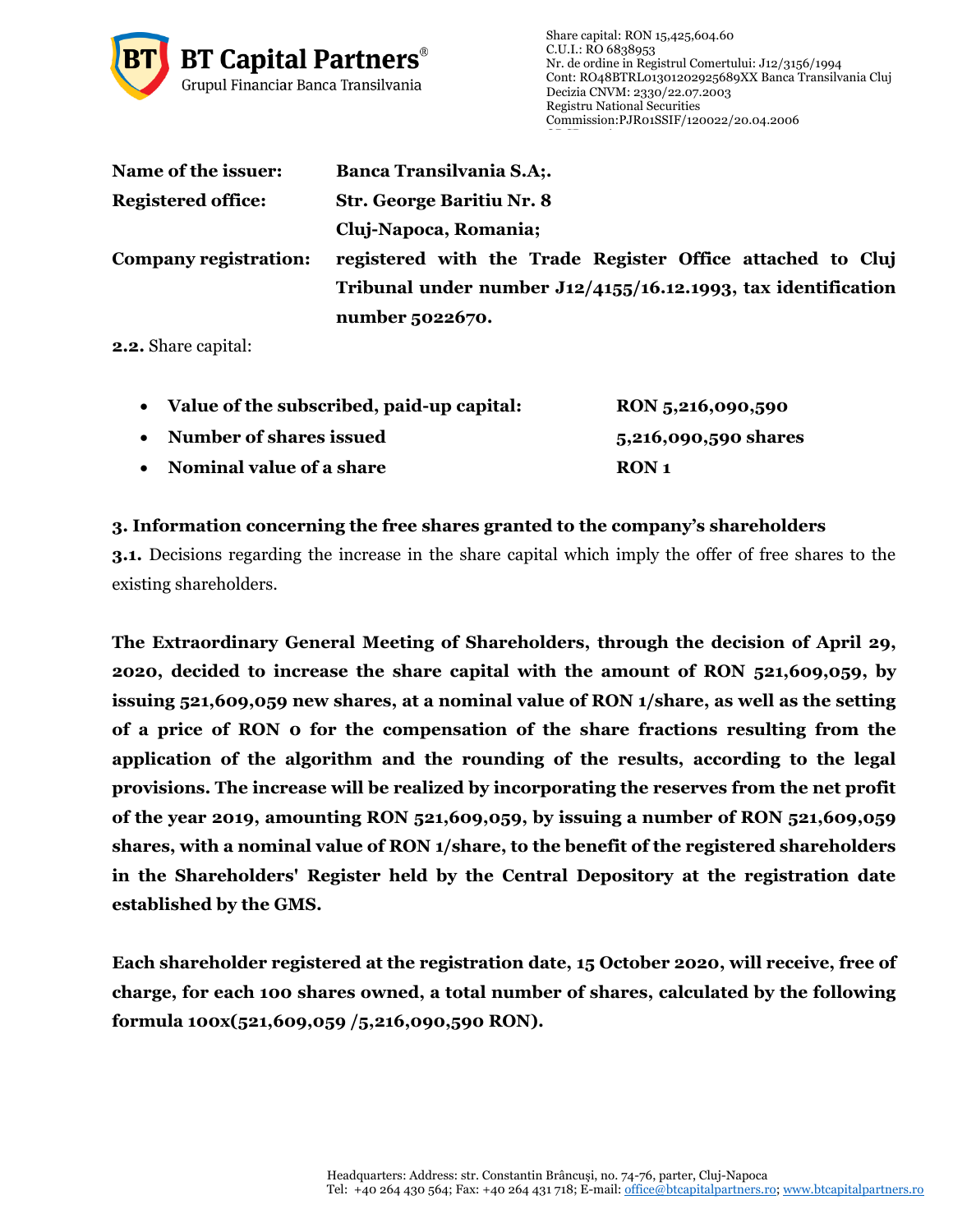

**3.2.** The registration date as established by the GMS/BoD, as applicable, for the identification of the shareholders who benefit from the granting or allocation of free shares.

**The registration date as approved by the EGMS for the identification of the shareholders is 15th October 2020.**

**3.3.** Description of the share capital increase:

- the reason of the share capital increase;

- the value and the source of the share capital increase;

- the number of shares issued for the share capital increase.

**The funds obtained from the increase of the share capital shall be used to sustain the current activity of the company.**

**The Extraordinary General Meeting of Shareholders, through the decision of 29.04.20202, decided to increase the share capital of Banca Transilvania with the amount of RON 521,609,059 from RON 5,216,090,590 to RON 5,737,699,649, by issuing 521,609,059 new shares, at a nominal value of RON 1/share. The increase will be realized by incorporating the reserves from the net profit of the year 2019, amounting RON 521,609,059, by issuing a number of 521,609,059 shares, with a nominal value of RON 1/share, to the benefit of the registered shareholders in the Shareholders' Register held by the Central Depository at the registration date established by the GMS.**

**3.4.** Description of the type and class of the securities granted or allocated. The number of free shares allocated for each share owned.

**The securities offered are dematerialized nominal shares. Each shareholder registered at the registration date, 15 October 2020, will receive, free of charge, for each 100 shares owned, a total number of shares, calculated by the following formula 100x(521,609,059/5,216,090,590RON).**

**3.5.** The value of the increased share capital

**The value of the increased share capital is RON 5,737,699,649.**